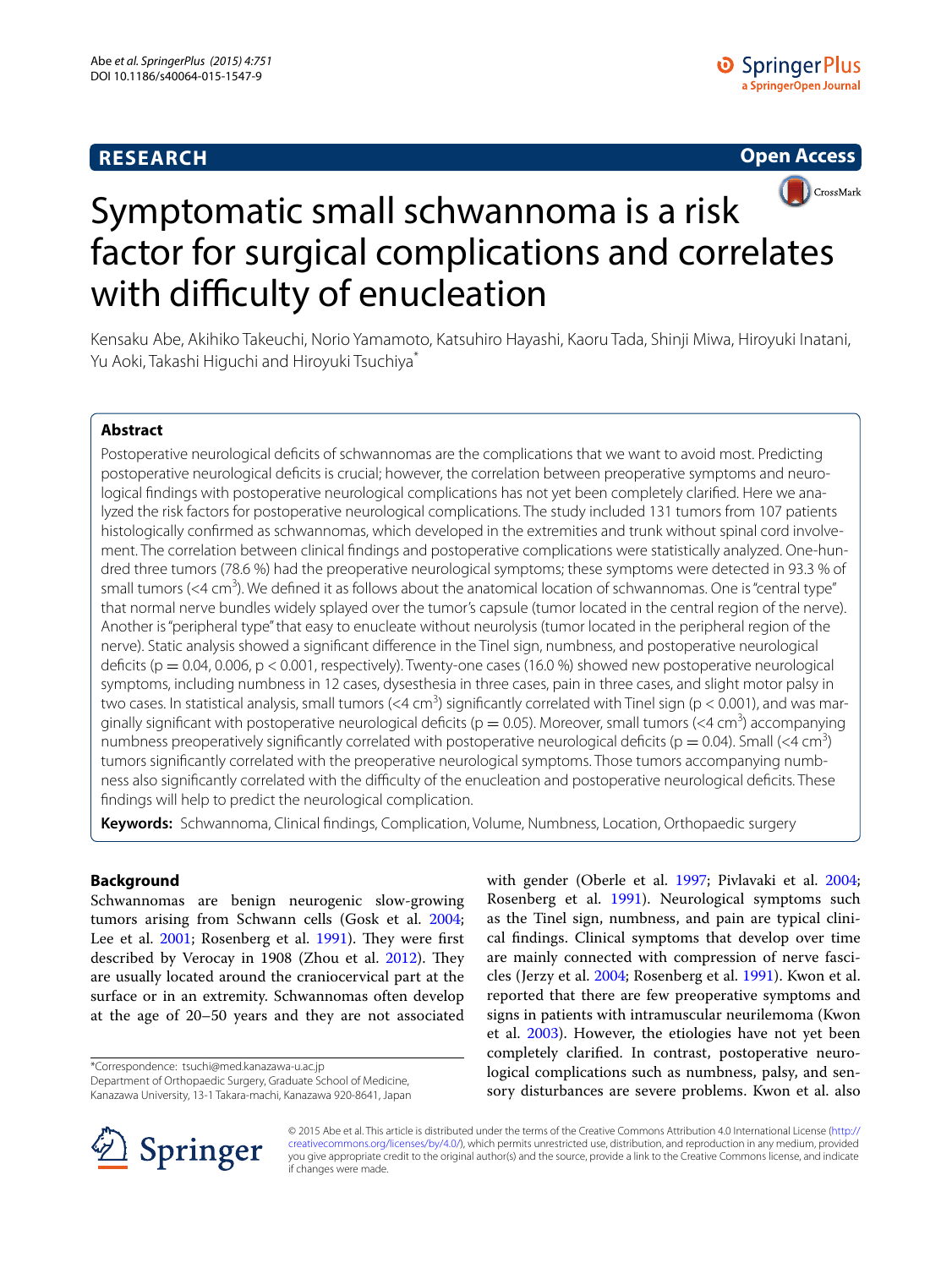reported that patients with intramuscular schwannomas did not show the postoperative neurological functional deficits (Kwon et al. [2003](#page-9-7)). The incidence of postoperative palsy have been reported as 0.05–76.7 % (Kim et al. [2012](#page-9-8); Lee et al. [2001;](#page-9-1) Sawada et al. [2006](#page-9-9)). Although predicting postoperative neurological deficits is very important, the risk factors for postoperative neurological deterioration have not yet been discussed. The purpose of this study was to investigate the clinical features of symptomatic schwannoma and to analyze the risk factors for postoperative neurological complications.

## **Methods**

# **Patients and methods**

This study was a retrospective cohort study included 131 schwannomas from 107 patients, were operated from 2002 to 2014. The mean age of the patients was 49 years (range 15–80 years), and the mean follow-up period was 10.1 months (range 1–76 months). Ninety-four patients had solitary schwannoma and 11 had schwannomatosis. Patients were identified by retrospectively searching the hospital's database for histologically diagnosed schwannoma. Tumors involving the extremity and trunk were included, however tumors in spinal cord were excluded. The preoperative neurological symptoms and postoperative neurological deficits were evaluated from the medical records. The location and the volume of the tumor were analyzed using the preoperative magnetic resonance imaging (MRI). All of the surgery was performed in Kanazawa university hospital. After the exposure of tumor capsule, the normal nerve bundles over the tumor

capsule were detected using the nerve stimulator. And then, a longitudinal incision was carefully made in the epineurium with avoiding the normal nerve bundle and the onion skin like thin epineurium was peeled off gently from the tumor. Finally, these procedures allowed to enucleate the tumor. The schwannomas were usually easily enucleated without the complicated neurolysis. However, in some cases the complicated neurolysis were needed when the normal nerve bundles widely splayed over the tumor's capsule. So, we newly defined the tumor location from intraoperative findings: peripheral type [easy to enucleate without neurolysis (tumor located in the peripheral region of the nerve)] and central type [normal nerve bundles widely splayed over the tumor's capsule (tumor located in the central region of the nerve)] (Fig. [1\)](#page-1-0). Tumor volume was calculated using the following formula (Tomayko and Reynolds [1989](#page-9-10)):  $\pi/6 \times L \times W \times H$  (L, length; W, width; H; height).

### **Statisitical analysis**

Statistical analysis was performed with Chi-square test and logistic analysis using SPSS ver. 19.0 (SPSS Inc., Chicago, IL, USA); p < 0.05 was considered to indicate statistical significance.

### **Results**

One-hundred three of the 131 tumors (78.6 %) produced preoperative neurological symptoms. Tinel sign was observed in 77 (58.8 %), spontaneous pain in 32 (24.4 %), tenderness in 58 (44.3 %), and numbness in 38 tumors (29.0 %). Chi-square test revealed a correlation of

<span id="page-1-0"></span>

**Fig. 1** Location of the tumor from the intraoperative findings. **a** Peripheral type [easy to enucleate without neurolysis (tumor located in the peripheral region of the nerve)]. **b** Central type [normal nerve bundles widely splayed over the tumor capsule (tumor located in the central region of the affected nerve)]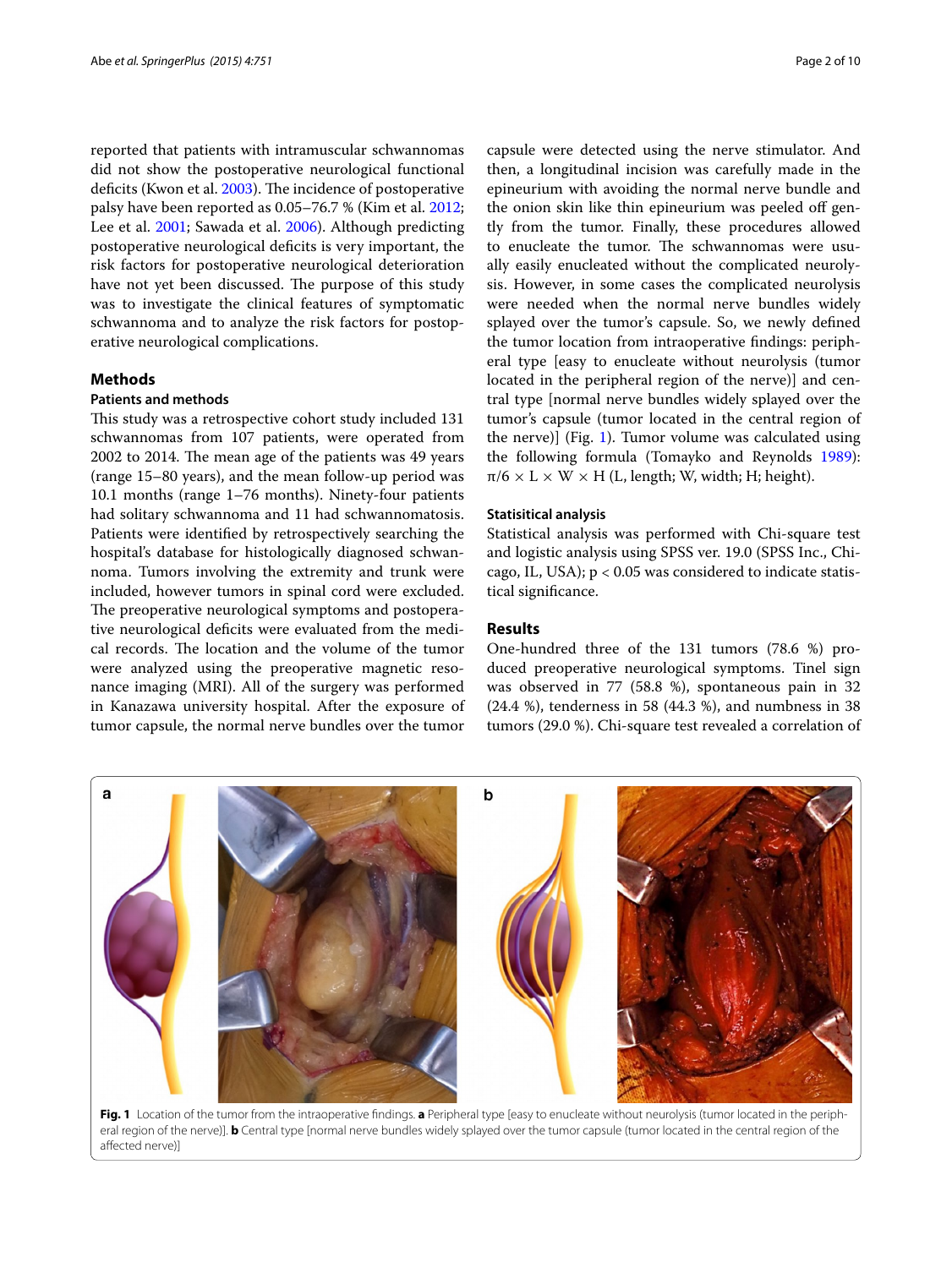spontaneous pain with the extremity location ( $p = 0.045$ ) and the small tumor (<4 cm<sup>3</sup>,  $p = 0.029$ ). No significant differences were observed with regard to tenderness. Chisquare test and logistic analysis showed a significant difference in Tinel sign between the tumor volumes (<4 and  $\geq$ 4 cm<sup>3</sup>; p < 0.001 for both), major nerve and peripheral nerve ( $p < 0.001$  and  $p = 0.001$ , respectively), and central type and peripheral type ( $p = 0.004$  and 0.047, respectively). Further, a significant difference in numbness between major nerve and peripheral nerve ( $p < 0.001$ and  $p = 0.024$ , respectively), and the central type and peripheral type ( $p < 0.001$  and  $p = 0.006$ , respectively) was observed. Tumors located intermuscularly and originating from a major nerve also correlated with numbness (Table [1a](#page-3-0)–d). Taken together, these results suggested that small tumor significantly correlated with the neurological symptoms (spontaneous pain and Tinel sign).

The postoperative neurological deficits were detected in 21 cases (16 %), including numbness in 14 cases, dysesthesia in three cases, pain in three cases, and slight motor palsy in one case. One case complained of numbness and pain simultaneously. Numbness that newly developed postoperatively was ameliorated in three cases, and postoperative dysesthesia and pain disappeared in all the cases after the mean term of 7.2 months (range 1–69 months). Although incomplete motor nerve palsy persisted in one case, he showed no restrictions in his daily life. Chi-square test and logistic analysis further showed that the central type significantly correlated with postoperative neurological deficits ( $p < 0.001$ ). Chisquare test showed that tumors originating from a major nerve significantly correlated with a postoperative neurological deficit ( $p = 0.033$ ) and logistic analysis showed that those showed marginal significance to produce it  $(p = 0.078)$  (Table [1e](#page-3-0)). Moreover, small tumor (<4 cm<sup>3</sup>) accompanying numbness significantly correlated with postoperative neurological deficits ( $p = 0.04$  in Chisquare test and  $p = 0.038$  in logistic analysis) (Table [2a](#page-7-0), b).

The difficulty of the enucleation was due to the degree of the normal nerve bundle over the tumor capsule, which needs to be detached. In this study, we categorized the tumor location into two groups: peripheral and central type based on these operative findings. Chi-square test showed that central location significantly correlated with Tinel sign ( $p = 0.004$ ) and numbness ( $p < 0.001$ ). Logistic analysis detected the significant correlation between the central location and numbness ( $p = 0.007$ , Table [3\)](#page-8-0). These results suggested that schwannoma accompanying numbness correlated with the difficulty of the enucleation. As mentioned in the second question, numbness in small tumor  $( $4 \text{ cm}^3$ )$  also correlated with postoperative neurological deficits.

## **Discussion**

Schwannomas are benign neurogenic slow-growing tumors with typical neurological symptoms such as Tinel sign, numbness, and pain (Zhou et al. [2012\)](#page-9-3). In contrast, postoperative neurological complications such as numbness, palsy, and sensory disturbances are severe problems, which have been reported as 0.05–76.7 % (Kim et al. [2012;](#page-9-8) Lee et al. [2001](#page-9-1); Sawada et al. [2006\)](#page-9-9). Although surgical complication might be due to the difficulty of enucleation, the correlation of operative findings with neurological symptoms and surgical complications were not fully discussed. In this study, we detected the small  $( $4 \text{ cm}^3$ )$  tumor tended to accompany the neurological symptoms and the preoperative numbness correlated with the difficulty of enucleation. Moreover, small tumor accompanying numbness had the strong impact on and the postoperative neurological deficit. These new findings will be helpful to predict the surgical complications.

We found that tumors developing in the extremities or those with a small  $( $4 \text{ cm}^3$ )$  volume correlated with spontaneous pain and Tinel sign. Tumors originating from a major nerve or those that were located in the central region of the affected nerve correlated with Tinel sign and numbness. Regarding to the timing of the onset of the symptoms, we considered that the location of tumor might influence on it. We speculate that if a tumor affects the surrounding unaffected nerves due to its location (central type) or any other reason, then the patient notices the tumor mass early, resulting in diagnosis when the tumor volume is still small. However, in a case of slow glowing without influencing any surrounding nerves, then patient is unable to notice the tumor until its size considerably increases.

Postoperative neurological complications such as numbness, palsy, and sensory disturbances are severe problems, which have been reported as 0.05–76.7 % (Kim et al. [2012](#page-9-8); Lee et al. [2001](#page-9-1); Sawada et al. [2006\)](#page-9-9). Park et al. reported that 73.2 % of all tumors produce postoperative neurological symptoms and that the symptoms persist in 30 % cases (Park et al. [2009](#page-9-11)). They also mentioned that a preoperative needle biopsy should not be performed for diagnosis to prevent the injury of nerve. Godwin reported that a main nerve involving the brachial plexus cord was sacrificed in three of 14 patients, thus resulting in permanent damage (Godwin [1952](#page-9-12)). He also reported patients who underwent unnecessary radical resection because the needle biopsy was misinterpreted as a pleomorphic pattern or malignancy. Lee et al. reported that a pleomorphic pattern was observed in a patient after an incisional biopsy, which suggested malignancy, and a radical resection was performed; thus, an incisional biopsy may be recommended in unusual cases (Lee et al. [2001](#page-9-1)). They also reported that the postoperative complications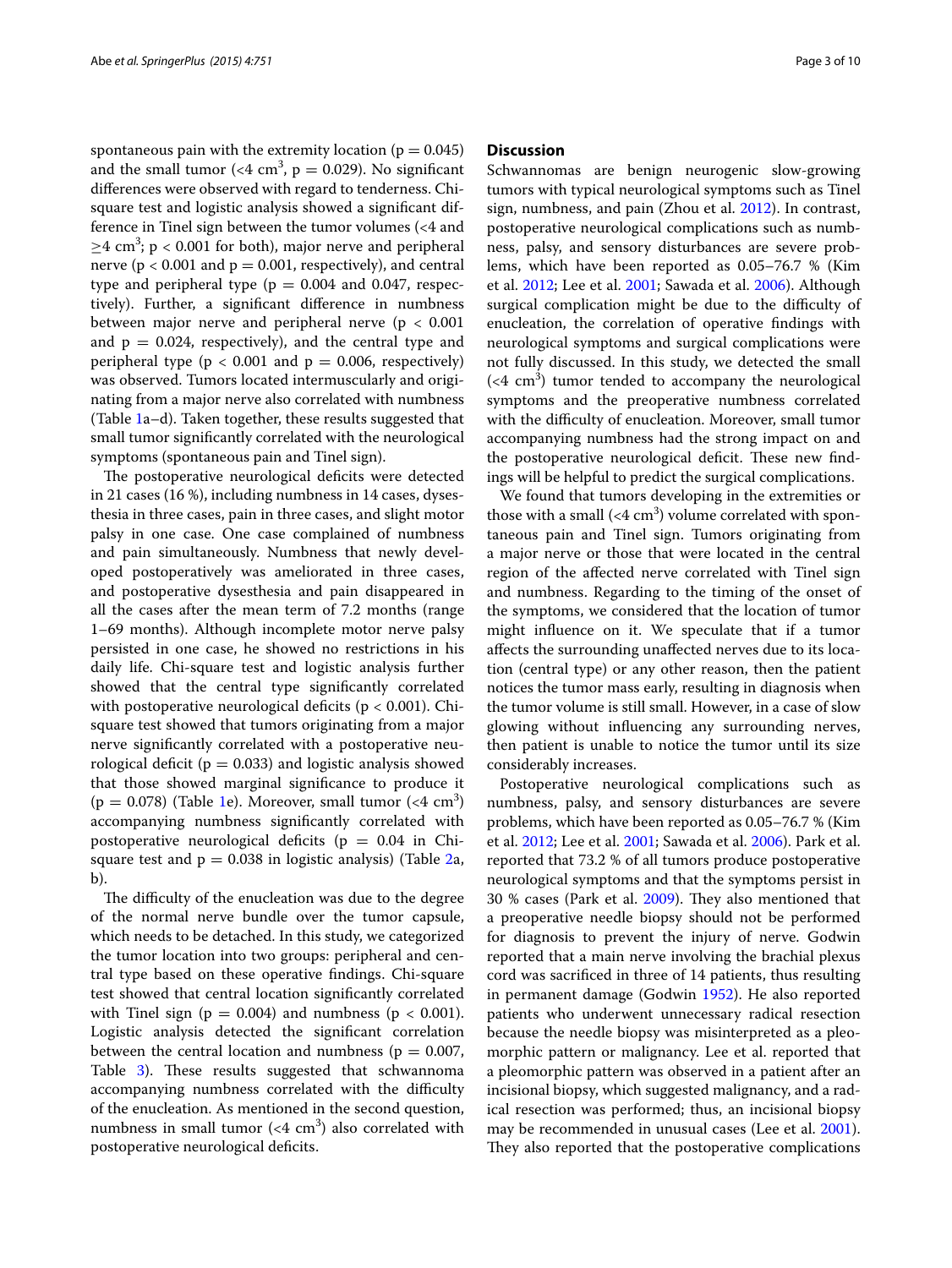<span id="page-3-0"></span>

| Table 1 Correlation of neurological symptoms with each factors | Spontaneous pain                       |                       | $X2$ test      | Logistic analysis  |                 |                       |
|----------------------------------------------------------------|----------------------------------------|-----------------------|----------------|--------------------|-----------------|-----------------------|
|                                                                | $\geq$                                 | z                     | <b>P</b> value | $\epsilon$         | 95 % CI         | P value               |
| $\widehat{a}$                                                  |                                        |                       |                |                    |                 |                       |
| Gender                                                         |                                        |                       |                |                    |                 |                       |
|                                                                | $\frac{\infty}{\sqrt{2}}$              | $58\,$                | 0.394          | 0.725              | $0.307 - 1.713$ | 0.463                 |
| Male<br>Female                                                 | $\frac{\infty}{2}$                     | $\overline{4}$        |                |                    |                 |                       |
|                                                                |                                        |                       |                |                    |                 |                       |
| Age (years)<br>$\geq 50$                                       | $\overline{15}$                        | $52\,$                | 0.578          | 0.706              | $0.297 - 1.678$ | 0.431                 |
| 50                                                             | $\overline{\phantom{0}}$               | $47\,$                |                |                    |                 |                       |
| Location                                                       |                                        |                       |                |                    |                 |                       |
| Extremity                                                      | $\overline{\mathcal{S}}$ 1             | $\rm 82$              | 0.045          | 4.388              | 0.530-36.331    | 0.17                  |
| Trunk                                                          | $\leftarrow$                           | $\Box$                |                | $\overline{a}$     |                 |                       |
| Nerve origin                                                   |                                        |                       |                |                    |                 |                       |
| Major                                                          | $\begin{array}{c} 20 \\ 2 \end{array}$ | $\mathcal{S}$         | 0.324          | $1.548$<br>1       | 0.624-3.840     | 0.346                 |
| Minor                                                          |                                        | $47\,$                |                |                    |                 |                       |
| Muscular location                                              |                                        |                       |                |                    |                 |                       |
| Intermuscle                                                    | $23\,$                                 | $\overline{\infty}$   | 0.227          | 0.47               | $0.170 - 1.296$ | 0.144                 |
| Intramuscle                                                    | $\circ$                                | $\overset{\infty}{=}$ |                |                    |                 |                       |
| Neuro-location                                                 |                                        |                       |                |                    |                 |                       |
| Peripheral                                                     | $\geq$                                 | $\mathcal{L}$         | 0.567          |                    |                 |                       |
| Central                                                        | $\sqrt{2}$                             | $\gtrsim$             |                | 0.794              | $0.251 - 2.509$ | 0.694                 |
| Volume (cm <sup>3</sup> )                                      |                                        |                       |                |                    |                 |                       |
| $\triangleq$                                                   | $\gtrsim$                              | $\ominus$             | 0.029          | 2.141              | $0.893 - 5.131$ | 0.088                 |
| $\frac{\lambda}{4}$                                            | $\mathrel{\supseteq}$                  | $50\,$                |                |                    |                 |                       |
| Total                                                          | $32$                                   | 99                    |                |                    |                 |                       |
|                                                                | Tenderness                             |                       | $X2$ test      | Logistic analysis  |                 |                       |
|                                                                | $\succ$                                | z                     | P value        | $\mathsf{g}% _{T}$ | 95% CI          | P value               |
| $\widehat{\Theta}$                                             |                                        |                       |                |                    |                 |                       |
| Gender                                                         |                                        |                       |                |                    |                 |                       |
| Male                                                           | $\approx 0$                            | 44                    | 0.327          | 0.693              | $0.332 - 1.447$ | 0.329                 |
| Female                                                         | $28$                                   | 29                    |                | $\overline{ }$     |                 |                       |
| Age (years)                                                    |                                        |                       |                |                    |                 |                       |
| $\frac{50}{50}$                                                | 26                                     | $\frac{1}{4}$         | 0.197          | 0.536              | $0.255 - 1.126$ | $\overline{\text{o}}$ |
|                                                                | 32                                     | $\overline{32}$       |                |                    |                 |                       |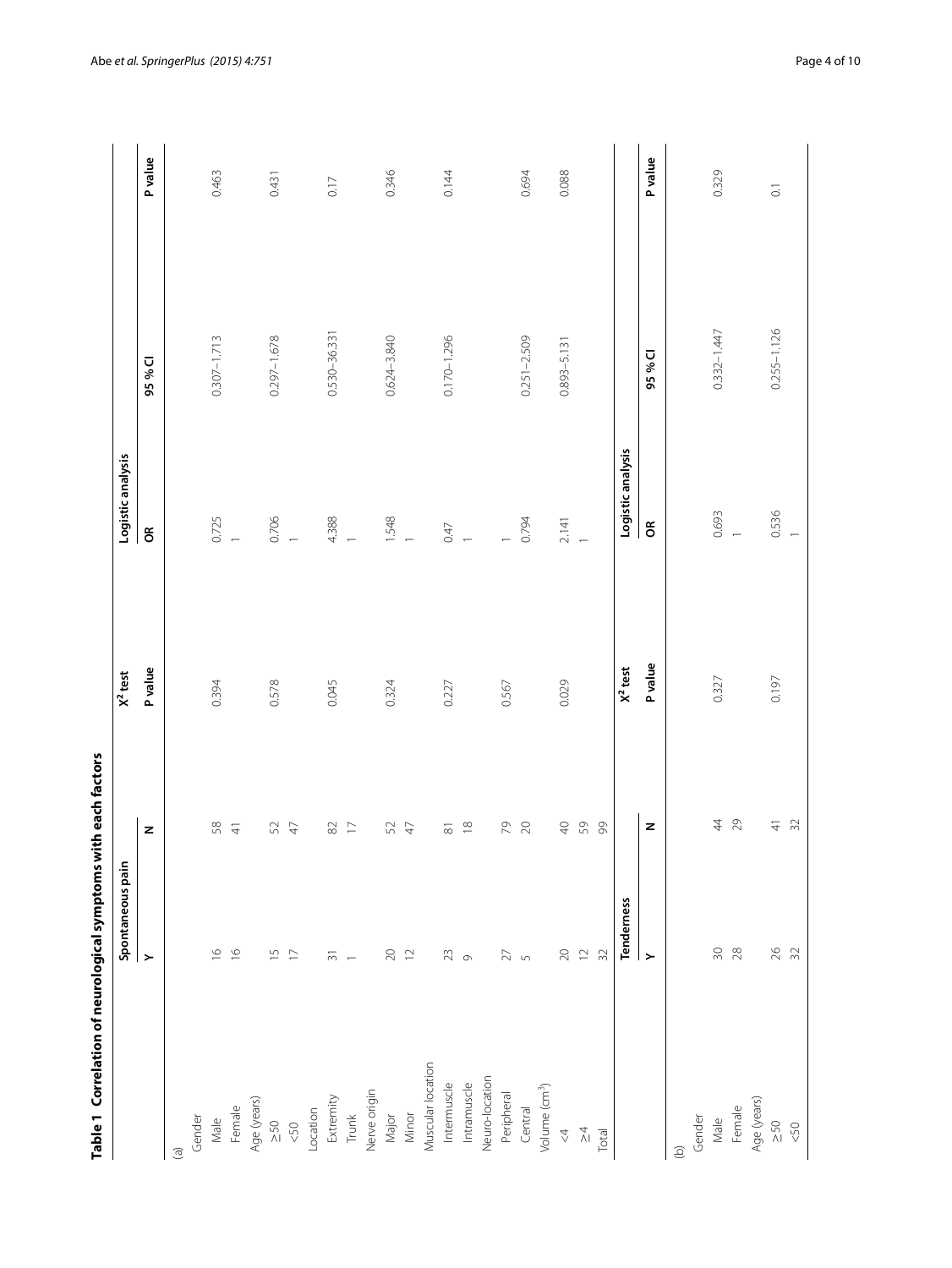| c |  |
|---|--|
|   |  |
|   |  |
|   |  |
|   |  |

| Table 1 continued         |                       |                                          |                |                   |                  |         |
|---------------------------|-----------------------|------------------------------------------|----------------|-------------------|------------------|---------|
|                           | Tenderness            |                                          | $X^2$ test     | Logistic analysis |                  |         |
|                           | $\blacktriangleright$ | z                                        | P value        | $\epsilon$        | 95% CI           | P value |
| Location                  |                       |                                          |                |                   |                  |         |
| Extremity                 | 53                    | $\mbox{S}$                               | 0.129          | 2.221             | $0.692 - 7.134$  | 0.18    |
| Trunk                     | $\overline{5}$        | $\widetilde{\Box}$                       |                |                   |                  |         |
| Nerve origin              |                       |                                          |                |                   |                  |         |
| Major                     | 34                    | $38\,$                                   | 0.453          | 1.288             | $0.596 - 2.782$  | 0.519   |
| Minor                     | 24                    | 35                                       |                |                   |                  |         |
| Muscular location         |                       |                                          |                |                   |                  |         |
| Intermuscle               | $\frac{4}{6}$         | 58                                       | 0.984          | 0.835             | 0.335-2.082      | 0.698   |
| Intramuscle               | $\overline{1}$        | $\frac{5}{1}$                            |                |                   |                  |         |
| Neuro-location            |                       |                                          |                |                   |                  |         |
| Peripheral                | $\frac{4}{6}$         | $\mbox{S}$                               | 0.677          |                   |                  |         |
| Central                   | $\overline{C}$        | $\widetilde{\Box}$                       |                | 1.216             | $0.472 - 3.131$  | 0.686   |
| Volume (cm <sup>3</sup> ) |                       |                                          |                |                   |                  |         |
| $\stackrel{4}{\vee}$      | $28$                  | 32                                       | 0.612          | 1.023             | $0.487 - 2.152$  | 0.951   |
| $\frac{\lambda}{4}$       | $\approx 0$           | $\frac{4}{5}$                            |                | $\overline{a}$    |                  |         |
| Total                     | $58$                  | 73                                       |                |                   |                  |         |
|                           | Tinel sign            |                                          | $X2$ test      | Logistic analysis |                  |         |
|                           | Y                     | z                                        | <b>P</b> value | $\epsilon$        | 95 % CI          | P value |
| $\odot$                   |                       |                                          |                |                   |                  |         |
| Gender                    |                       |                                          |                |                   |                  |         |
| Male                      | 42                    | 32                                       | 0.592          | 0.674             | $0.264 - 1.721$  | 0.409   |
| Female                    | 35                    | 22                                       |                |                   |                  |         |
| Age (years)               |                       |                                          |                |                   |                  |         |
| $\frac{50}{2}$            | 42                    | 25                                       | 0.353          | $1.424$<br>1      | 0.574-3.534      | 0.446   |
| &50                       | 35                    | 29                                       |                |                   |                  |         |
| Location                  |                       |                                          |                |                   |                  |         |
| Extremity<br>Trunk        | 73                    | $\mathrel{\mathop{\mathsf{Q}}\nolimits}$ | 0.001          | 3.683             | $0.933 - 14.538$ | 0.063   |
|                           | 4                     | $\overline{4}$                           |                |                   |                  |         |
| Nerve origin              |                       |                                          |                |                   |                  |         |
| Major                     | 55                    | $\Box$                                   | 0.001          | 4.67              | 1.846-11.816     | 0.001   |
| Minor                     | 22                    | $\overline{37}$                          |                |                   |                  |         |
|                           |                       |                                          |                |                   |                  |         |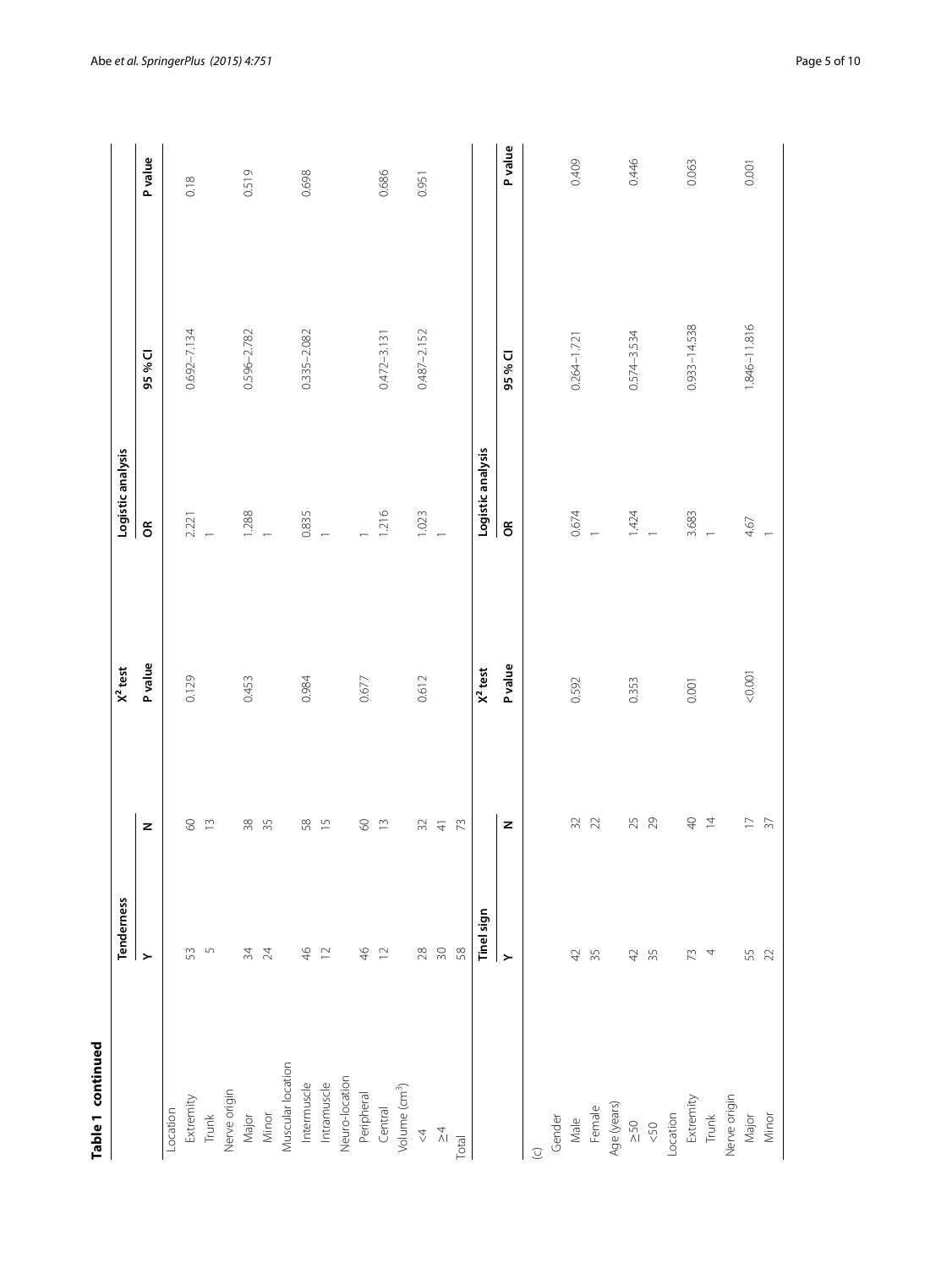| ؚ      |
|--------|
|        |
|        |
|        |
|        |
| י      |
| ī<br>ı |
|        |
| ٠      |
| ١<br>¢ |
|        |
|        |
|        |
|        |

|                           | <b>Tinel sign</b>                   |                            | $X2$ test      | Logistic analysis |                 |         |
|---------------------------|-------------------------------------|----------------------------|----------------|-------------------|-----------------|---------|
|                           | $\succ$                             | z                          | <b>P</b> value | $\epsilon$        | 95 % CI         | P value |
| Muscular location         |                                     |                            |                |                   |                 |         |
| Intermuscle               | $8o$                                | $38$                       | 0.033          | 1.914             | $0.647 - 5.663$ | 0.241   |
| Intramuscle               | $\overline{-}$                      | $\frac{6}{1}$              |                | $\frac{1}{2}$     |                 |         |
| Neuro-location            |                                     |                            |                |                   |                 |         |
| Peripheral                | 56 21                               | 50                         | 0.004          | $\overline{a}$    |                 |         |
| Central                   |                                     | 4                          |                | 3.772             | 1.018-13.984    | 0.047   |
| Volume (cm <sup>3</sup> ) |                                     |                            |                |                   |                 |         |
| $\stackrel{<}{\sim}$      | $47\,$                              | $\frac{1}{2}$              | 0.001          | 6.594             | 2.487-17.480    | 0.001   |
| $\frac{\lambda}{4}$       | $\Im$                               | $\overline{4}$             |                | $\overline{a}$    |                 |         |
| Total                     | 77                                  | 54                         |                |                   |                 |         |
|                           | Numbness                            |                            | $X2$ test      | Logistic analysis |                 |         |
|                           | $\geq$                              | z                          | <b>P</b> value | $\epsilon$        | 95%CI           | P value |
| $\widehat{\sigma}$        |                                     |                            |                |                   |                 |         |
| Gender                    |                                     |                            |                |                   |                 |         |
| Male                      | $\overline{\mathrm{o}}$             | 55                         | 0.338          | 0.601             | 0.244-1.479     | 0.268   |
| Female                    | $\overline{0}$                      | $38$                       |                | $\overline{a}$    |                 |         |
| Age (years)               |                                     |                            |                |                   |                 |         |
| $\geq 50$                 | $\overline{\sim}$ $\overline{\sim}$ | $\frac{1}{2}$              | 0.547          | 1.072             | 0.442-2.600     | 0.878   |
| $<$ 50                    |                                     | $47\,$                     |                |                   |                 |         |
| Location                  |                                     |                            |                |                   |                 |         |
| Extremity                 | 35                                  | $\sqrt{8}$                 | 0.214          | 1.52              | 0.344-6.720     | 0.581   |
| Trunk                     | $\sim$                              | $\frac{5}{1}$              |                |                   |                 |         |
| Nerve origin              |                                     |                            |                |                   |                 |         |
| Major                     | $\Im \mathrm{O}$                    | $\exists$                  | 0.001          | 3.04              | 1.157-7.989     | 0.024   |
| Minor                     | $\infty$                            | $\overline{5}$             |                |                   |                 |         |
| Muscular location         |                                     |                            |                |                   |                 |         |
| Intermuscle               | 36                                  | $\ensuremath{\mathsf{68}}$ | 0.006          | 4.581             | 0.954-21.996    | 0.057   |
| Intramuscle               | $\sim$                              | 25                         |                |                   |                 |         |
| Neuro-location            |                                     |                            |                |                   |                 |         |
| Peripheral                | $23\,$                              | $\stackrel{\sim}{\infty}$  | 0.001          |                   |                 |         |
| Central                   | $\frac{1}{2}$                       | $\supseteq$                |                | 4.209             | 1.517-11.681    | 0.006   |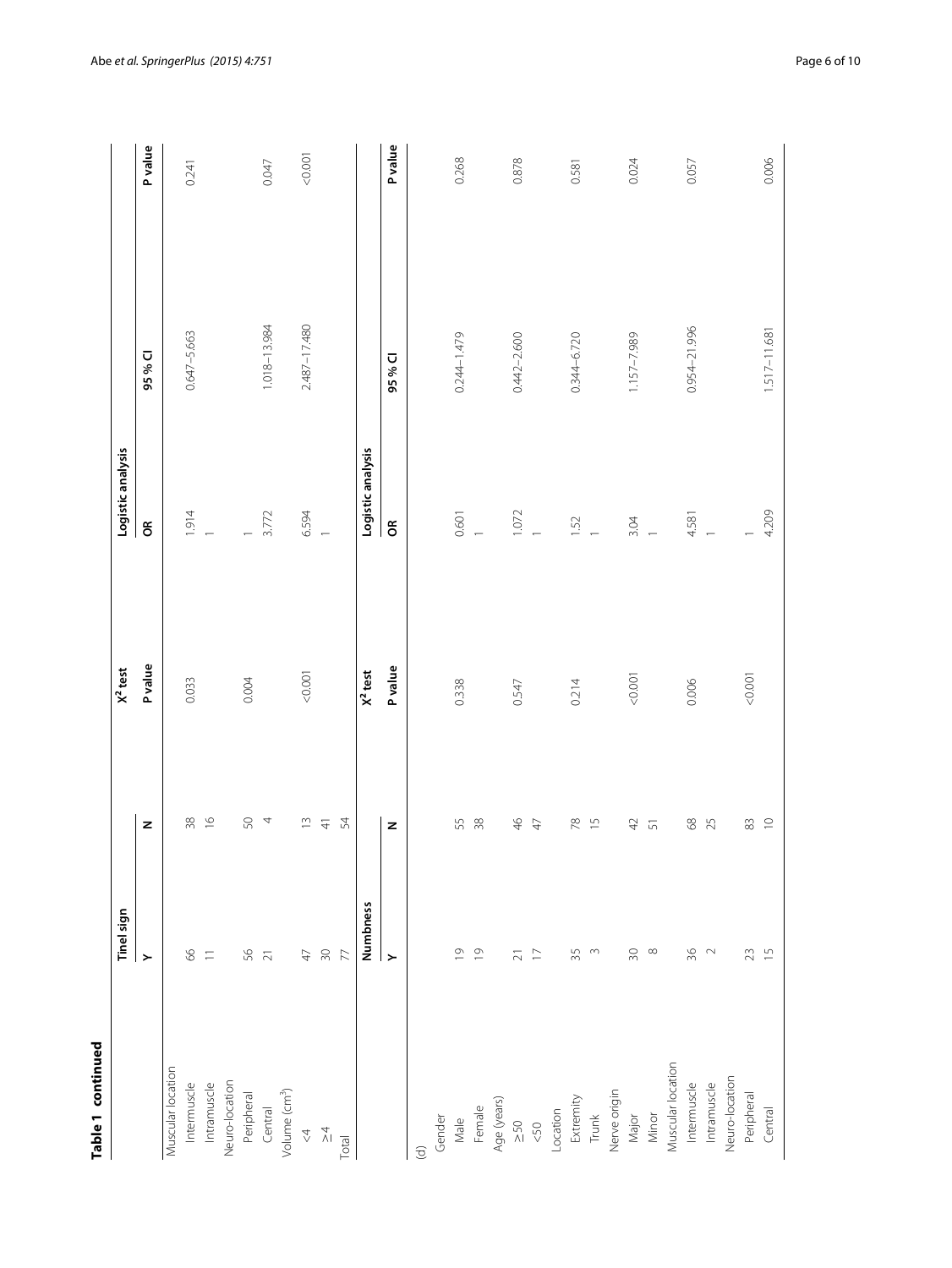| г |
|---|
| ļ |
|   |
| ţ |
| c |
|   |
|   |
| ֠ |

| Table 1 continued                                   |                          |                    |                |                   |                  |          |
|-----------------------------------------------------|--------------------------|--------------------|----------------|-------------------|------------------|----------|
|                                                     | Numbness                 |                    | $X2$ test      | Logistic analysis |                  |          |
|                                                     | $\succ$                  | z                  | <b>P</b> value | $\epsilon$        | 95% CI           | P value  |
| Volume (cm <sup>3</sup> )                           |                          |                    |                |                   |                  |          |
| $\stackrel{\wedge}{\mathcal{A}}$                    | $\gtrsim$                |                    | 0.316          | 1.611             | 0.654-3.971      | $\rm{C}$ |
| $\frac{\lambda}{4}$                                 | $\approx$                | 4 5 3              |                |                   |                  |          |
| Total                                               | $38$                     |                    |                |                   |                  |          |
|                                                     | Postoperative deficits   |                    | $X^2$ test     | Logistic analysis |                  |          |
|                                                     | $\succ$                  | z                  | Pvalue         | $\epsilon$        | 95 % CI          | P value  |
| $\widehat{e}$                                       |                          |                    |                |                   |                  |          |
| Gender                                              |                          |                    |                |                   |                  |          |
| Male                                                | $\tilde{=}$              | $\overline{\circ}$ | 0.585          | 0.824             | $0.226 - 3.001$  | 0.769    |
| Female                                              | $\infty$                 | $\frac{1}{2}$      |                |                   |                  |          |
| Age (years)                                         |                          |                    |                |                   |                  |          |
| $\geq 50$                                           | Ò                        | 58 52              | 0.407          | 0.479             | $0.137 - 1.670$  | 0.248    |
| &50                                                 | $\supseteq$              |                    |                | $\overline{a}$    |                  |          |
| Location                                            |                          |                    |                |                   |                  |          |
| Extremity                                           | $\overline{a}$           | $96$               | 0.441          | 0.171             | $0.026 - 1.132$  | 0.067    |
| Trunk                                               | 4                        | $\overline{4}$     |                | $\overline{a}$    |                  |          |
| Nerve origin                                        |                          |                    |                |                   |                  |          |
| Major                                               | $\tilde{=}$              | SG                 | 0.033          |                   | 0.860-17.861     | 0.078    |
| Minor                                               | $\sqrt{2}$               | 54                 |                | $3.92$<br>1       |                  |          |
| Muscular location                                   |                          |                    |                |                   |                  |          |
| Intermuscle                                         | $\overline{\phantom{0}}$ | $\rm 87$           | 0.847          | 0.228             | $0.046 - 1.138$  | 0.071    |
| Intramuscle                                         | 4                        | 23                 |                |                   |                  |          |
| Neuro-location                                      |                          |                    |                |                   |                  |          |
| Peripheral                                          |                          | $= 8$              | 0.001          |                   |                  |          |
| Central                                             | $\overline{4}$           |                    |                | 32.04             | 7.566-135.704    | 0.001    |
| Volume (cm <sup>3</sup> )                           |                          |                    |                |                   |                  |          |
| $\triangle$                                         | $\supseteq$              | $48$               | 0.255          | 3.742             | $0.989 - 14.160$ | 0.052    |
| $\frac{\lambda}{4}$                                 | $\circ$                  | $\odot$            |                |                   |                  |          |
| Total                                               | $\overline{\sim}$        | 110                |                |                   |                  |          |
| Yyes, N no, OR odds ratio, CI confidential interval |                          |                    |                |                   |                  |          |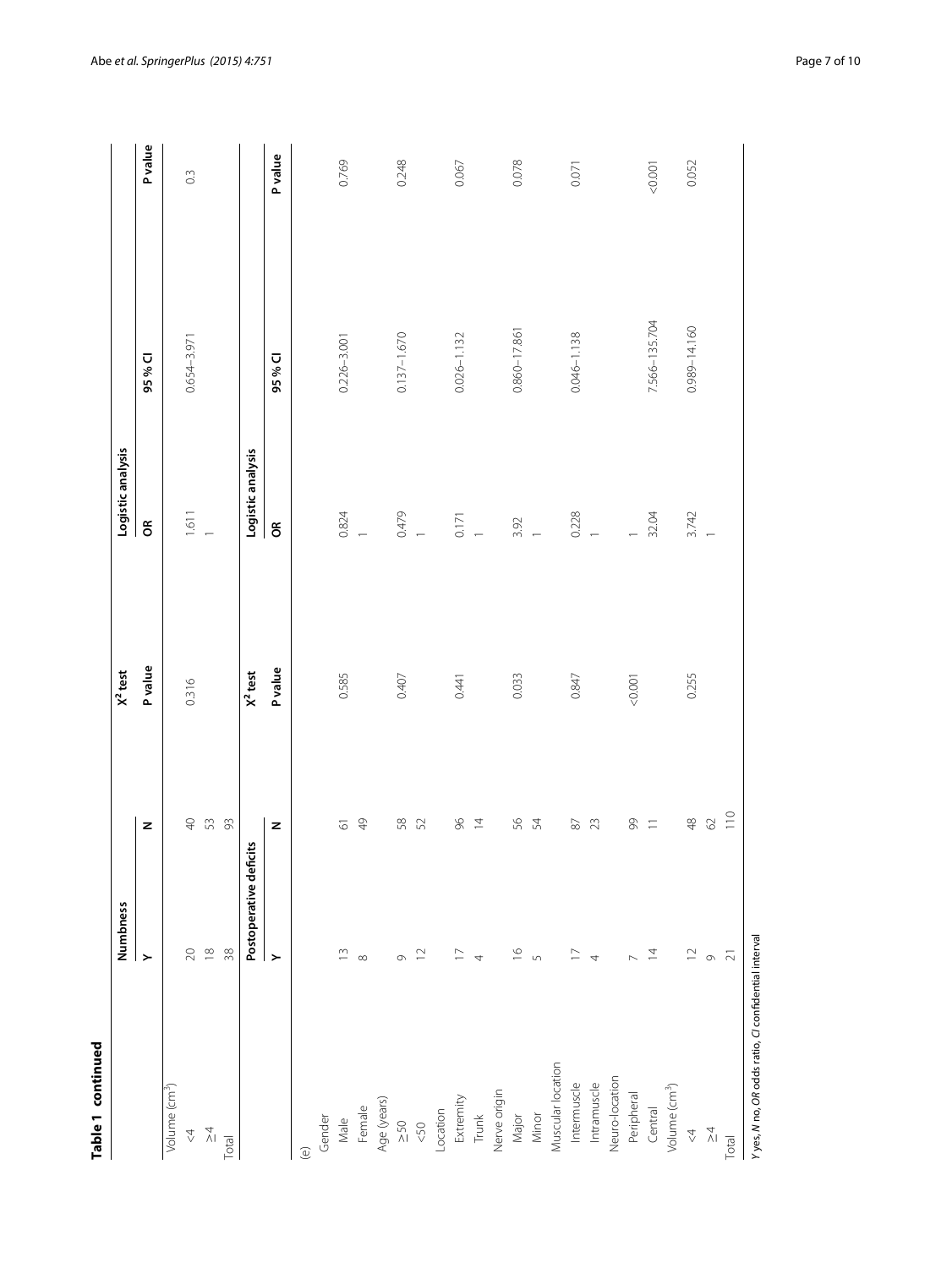|                  |                 | All tumors ( $n = 131$ )                       |              |                   |                 |         |
|------------------|-----------------|------------------------------------------------|--------------|-------------------|-----------------|---------|
|                  |                 | <b>Postoperative deficits</b>                  | $X^2$ test   | Logistic analysis |                 |         |
|                  | Y               | N                                              | P value      | OR                | 95 % CI         | P value |
| (a)              |                 |                                                |              |                   |                 |         |
| Spontaneous pain |                 |                                                |              |                   |                 |         |
| Y                | 5               | 27                                             | 0.943        | 0.923             | $0.293 - 2.910$ | 0.891   |
| $\mathsf{N}$     | 16              | 83                                             |              | $\mathbf{1}$      |                 |         |
| Tenderness       |                 |                                                |              |                   |                 |         |
| $\mathsf Y$      | 10              | 48                                             | 0.736        | 1.149             | $0.426 - 3.095$ | 0.784   |
| $\mathsf{N}$     | 11              | 62                                             |              | $\mathbf{1}$      |                 |         |
| Tinel sign       |                 |                                                |              |                   |                 |         |
| Y                | 14              | 63                                             | 0.423        | 1.142             | $0.387 - 3.370$ | 0.809   |
| $\mathsf{N}$     | $\overline{7}$  | 47                                             |              | $\mathbf{1}$      |                 |         |
| Numbness         |                 |                                                |              |                   |                 |         |
| Y                | 9               | 29                                             | 0.127        | 1.975             | $0.693 - 5.629$ | 0.203   |
| $\hbox{N}$       | 12              | 81                                             |              | $\mathbf{1}$      |                 |         |
|                  |                 | Small tumors ( $<$ 4 cm <sup>3</sup> , n = 60) |              |                   |                 |         |
|                  |                 | Postoperative deficits                         | $X^2$ test   | Logistic analysis |                 |         |
|                  | $\mathsf Y$     | $\boldsymbol{\mathsf{N}}$                      | P value      | OR                | 95 % CI         | P value |
| (b)              |                 |                                                |              |                   |                 |         |
| Spontaneous pain |                 |                                                |              |                   |                 |         |
| Y                | $\overline{4}$  | 16                                             | $\mathbf{1}$ | 0.944             | $0.217 - 4.106$ | 0.938   |
| N                | 8               | 32                                             |              | $\mathbf{1}$      |                 |         |
| Tenderness       |                 |                                                |              |                   |                 |         |
| Y                | 6               | 22                                             | 0.796        | 1.216             | $0.308 - 4.798$ | 0.78    |
| $\mathsf{N}$     | 6               | 26                                             |              | $\mathbf{1}$      |                 |         |
| Tinel sign       |                 |                                                |              |                   |                 |         |
| $\mathsf Y$      | 9               | 38                                             | 0.754        | 0.516             | $0.100 - 2.659$ | 0.429   |
| $\mathsf N$      | 3               | $10$                                           |              | $\mathbf{1}$      |                 |         |
| Numbness         |                 |                                                |              |                   |                 |         |
| Y                | $7\overline{ }$ | 13                                             | 0.04         | 4.378             | 1.088-17.609    | 0.038   |
| N                | 5               | 35                                             |              | $\mathbf{1}$      |                 |         |
|                  |                 |                                                |              |                   |                 |         |

### <span id="page-7-0"></span>**Table 2 Relationship between preoperative neurological symptoms and new postoperative neurological deficits**

*Y* yes, *N* no, *OR* odds ratio, *CI* confidential interval

were observed in 15 of 78 patients. Postoperative paresthesia, which was the most common complication, occurred in seven patients and muscle weakness in three; five of ten patients recovered completely within a year, which they believed was because iatrogenic nerve damage was incomplete. Whitaker and Droulias reported that temporary muscle weakness or diminished sensory perception occurs after dissecting nerve fibers (Whitaker and Droulias [1976](#page-9-13)). Kehoe reported postoperative issues, including severe hemorrhage after exploration of the brachial plexus and pain at the operative site. A motornerve deficit, sensory-nerve deficit, and mixed-nerve deficit were noted in 13 of 79 adequately recorded cases, indicative of that careful clinical and imaging examinations are essential (Kehoe et al. [1995](#page-9-14)). The possibility of iatrogenic nerve injury at the time of exploration should be considered and discussed with the patient preoperatively. The nerve must be clearly exposed both proximally and distally to the site of the lesion.

In this study, the postoperative neurological deficits were detected in 21 cases (16 %) and the sensory disturbance such as numbness, postoperative dysesthesia and pain ameliorated in all the cases except one case of incomplete motor nerve palsy. The tumors originating from a major nerve significantly correlated with a postoperative neurological deficit in univariate analysis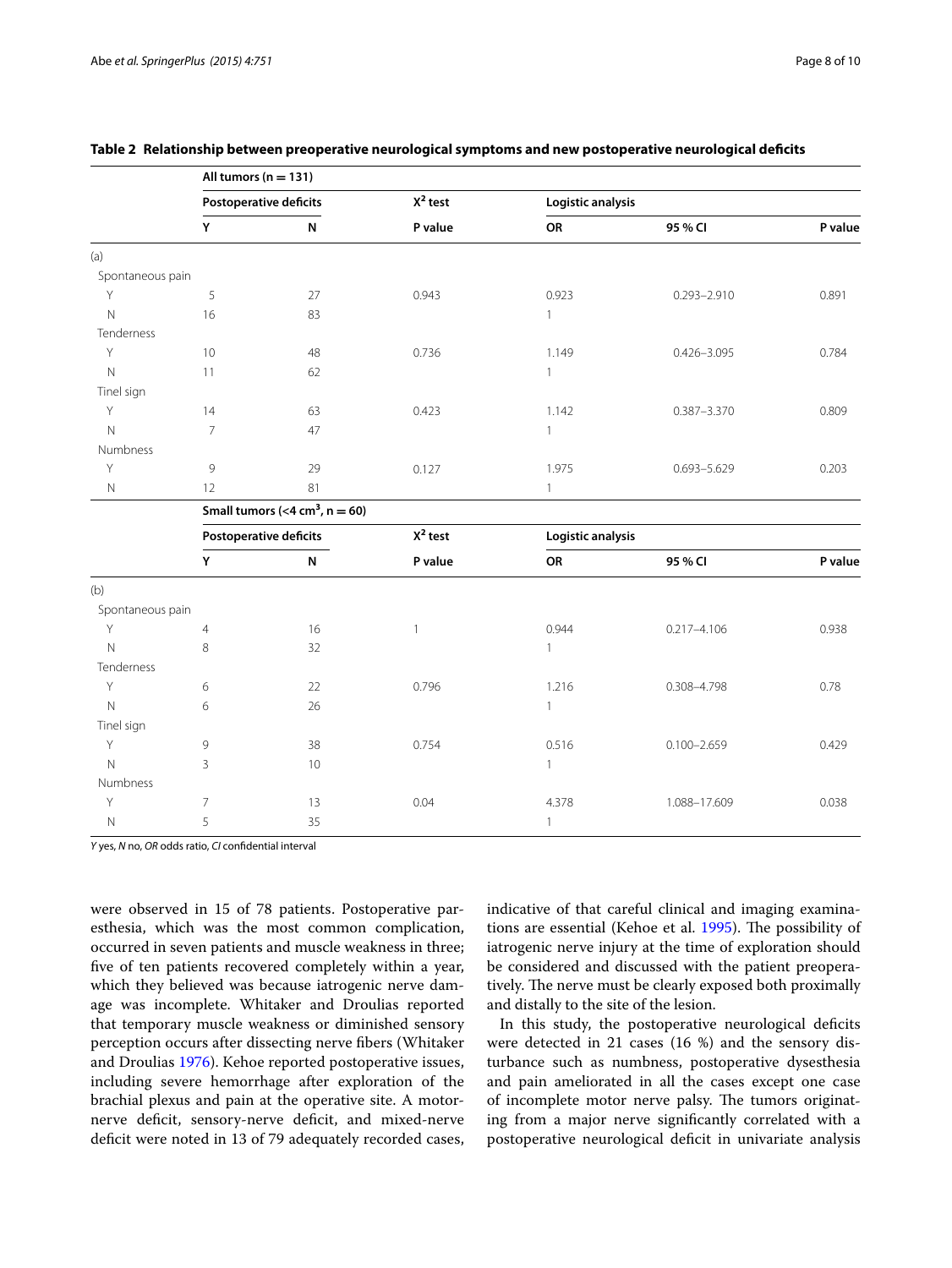|                  | All tumors ( $n = 131$ ) |         |            |                   |                 |         |
|------------------|--------------------------|---------|------------|-------------------|-----------------|---------|
|                  | <b>Tumor location</b>    |         | $X^2$ test | Logistic analysis |                 |         |
|                  | Peropheral               | Central | P value    | OR                | 95 % CI         | P value |
| Spontaneous pain |                          |         |            |                   |                 |         |
| Υ                | 27                       | 5       | 0.567      | 0.696             | $0.217 - 2236$  | 0.543   |
| $\mathbb N$      | 79                       | 20      |            | $\mathbf{1}$      |                 |         |
| Tenderness       |                          |         |            |                   |                 |         |
| Υ                | 46                       | 12      | 0.677      | 1.097             | $0.414 - 2.901$ | 0.853   |
| $\mathbb N$      | 60                       | 13      |            | 1                 |                 |         |
| Tinel sign       |                          |         |            |                   |                 |         |
| Υ                | 56                       | 21      | 0.004      | 2.893             | 0.854-9.801     | 0.088   |
| $\mathbb N$      | 50                       | 4       |            | 1                 |                 |         |
| Numbness         |                          |         |            |                   |                 |         |
| Υ                | 23                       | 15      | < 0.001    | 3.847             | 1.440-10,274    | 0.007   |
| $\mathbb N$      | 83                       | 10      |            | 1                 |                 |         |

<span id="page-8-0"></span>**Table 3 Relationship between preoperative neurological symptoms and tumor location**

*Y* yes, *N* no, *OR* odds ratio, *CI* confidential interval

 $(p = 0.033)$ , however multivariate analysis lost its significance ( $p = 0.078$ ). Small tumor (<4 cm<sup>3</sup>) accompanying numbness had the strong impact on postoperative neurological deficits not only in univariate analysis ( $p = 0.04$ ) but also in multivariate analysis ( $p = 0.038$ ). This study also showed a significant difference between tumors located in the central region of the nerve and postoperative neurological deficits. However, this was a subjective evaluation, which was determined during surgery by different physicians. Thus, the impact of central type of tumors on postoperative neurological deficits is weaker than other objective factors such as tumor size or the nerves involved. We expect that advances in imaging technology should help evaluate tumor location in the nerve more clearly.

Kim et al. reported that larger tumors tend to produce a greater risk of postoperative neurological deficits, because these tumors seem to have a higher frequency of fascicular injury during dissection (Kim et al. [2012](#page-9-8)). We considered that the difficulty of the enucleation was due to the degree of the normal nerve bundle over the tumor capsule, which needs to be detached. In this study, we categorized the tumor location into two groups: peripheral and central type based on these operative findings. Chi-square test showed that central location significantly correlated with Tinel sign ( $p = 0.004$ ) and numbness ( $p < 0.001$ ). Logistic analysis detected the significant correlation between the central location and numbness  $(p = 0.007)$ . These results suggested that schwannoma accompanying numbness correlated with the difficulty of the enucleation. As mentioned in the second question,

numbness in small tumor  $( $4 \text{ cm}^3$ )$  also correlated with postoperative neurological deficits. In such tumors, the use of microscope might contribute to facilitate the normal nerve and to prevent the postoperative neurological deficit (Omezzine et al. [2009](#page-9-15)).

This study had a number of limitations. First, this study was a retrospective cohort study involving surgically excised schwannomas, and some factors related to different physicians may have affected the results. Second, the incidence of schwannoma is relatively low; thus, we included relatively few cases, and it was difficult to draw clear conclusions. However, this study was conducted only in one institute, and it is different, but the doctor had the similar strategy, and the passable number of 100 cases gathered while there was few it. So we believe that the limitations do not jeopardize our conclusion.

## **Conclusions**

Symptomatic small schwannoma especially accompanying numbness is a novel risk factor for postoperative neurological deficits and also correlates with difficulty of enucleation. Although further analysis is necessary, these findings will be helpful to predict the neurological complications based on preoperative clinical findings.

### **Authors' contributions**

KA and AT conceived and designed this study. AT, NY, KH, KT and SM determined the symptoms and the outcomes that were whether preoperative symptoms remained and whether postoperative neurological deficits appeared. KA and AT analyzed the region, nerve origin, muscular location, neuro-location, and volume from MRI. KA, AT, SM and HT wrote the paper. All authors read and approved the final manuscript.